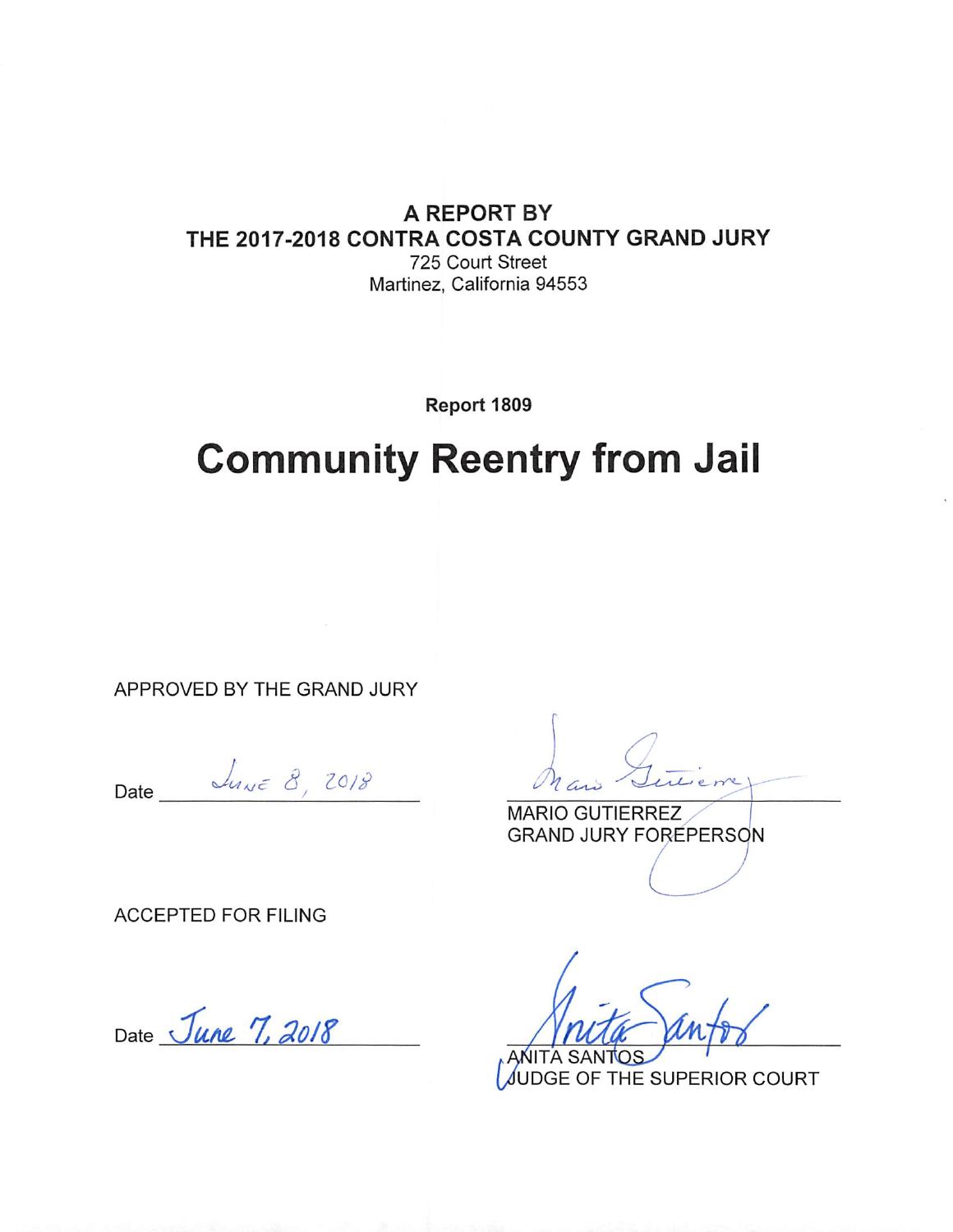Contact: Mario Gutierrez Foreperson 925-389-1556

Contra Costa County Grand Jury Report 1809

## **Community Reentry from Jail**

#### **TO: Contra Costa County Board of Supervisors, Contra Costa County Office of the Sheriff**

#### **SUMMARY**

Every year thousands of incarcerated individuals are released from Contra Costa County jails and face the challenges of reentry to their communities and families. These challenges include: increased risk of homelessness, unemployment, drug and alcohol addiction, trauma, and discrimination. According to the National Institute of Justice, more than three-quarters of the released inmates nationwide are re-arrested within five years.

Having a safe place to live and stable employment is critical to the reduction of recidivism and homelessness of former inmates. This has made the reentry process a priority for local-government policymakers and criminal justice professionals.

Contra Costa County (County) has instituted a variety of programs in support of reentry and jail-population reduction. According to the 2011 Contra Costa County Strategic Reentry Plan, reentry services are part of a continuum that begins when an individual is incarcerated and continues through a successful reintegration into their community. A measure of success for these programs is the number of former inmates that end up not being re-incarcerated.

The Contra Costa Civil Grand Jury (Grand Jury) investigated these programs and their effectiveness. It reviewed programs and services that provide access to employment, housing, education and vocational training, and connection to other resources.

The Grand Jury found a number of reentry programs that work, but also found some gaps in these programs that, once addressed, may provide positive results. The Grand Jury recommends that the Board of Supervisors (BOS) consider identifying funds to improve reentry programs for housing and employment, and for a data system that provides integrated linkage of services and programs.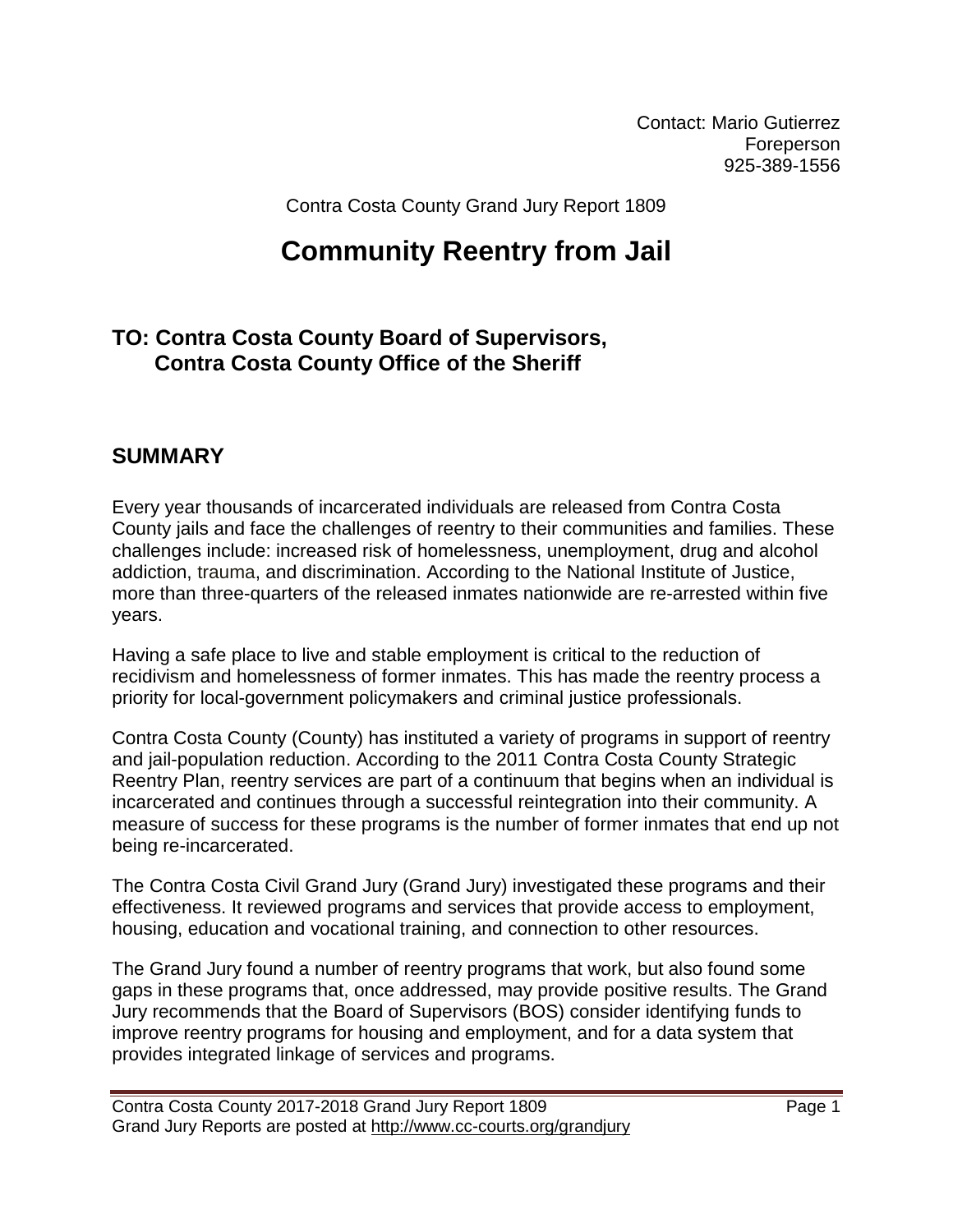#### **METHODOLOGY**

In the course of its investigation, the Grand Jury:

- Interviewed staff of the Offices of Sheriff, Public Defender, Education, and Health **Services**
- Observed operations at the Reentry Success Center in Richmond
- Observed operations at the County's three detention facilities
- Conducted internet and document research
- Interviewed one formerly incarcerated person

## **BACKGROUND**

The Grand Jury investigated the County's process for reintegrating formerly incarcerated individuals from jail into their local community.

The County's reentry process is comprised of services that form a continuum of care that begins at the point an individual is incarcerated and continues through reintegration into the community. These services are provided by County agencies and by Countycontracted community-based organizations.

The passage in 2011 of California's Public Safety Realignment Act (AB109) increased the need for County reentry program services. AB109 dealt with overcrowding in the State prison system by mandating that individuals sentenced to non-serious, non-violent or non-sex offender crimes serve their sentences in County jail. AB109 also signaled a policy shift statewide by providing offenders with various services that support reentry and successful reintegration, along with in-custody treatment and rehabilitation.

Inmates sentenced to prison under AB109 are generally incarcerated for longer periods than the average County jail inmate. Compared to offenders in prison, people incarcerated in local jails are generally much closer geographically to their families and the social service organizations in their communities.

## **County Departments Involved in Reentry**

Numerous County departments are involved in the reentry process, these include:

• Community Corrections Partnership (CCP): the state-mandated body in each county responsible for implementing and monitoring AB109. It brings together representatives from the Offices of the Public Defender, Probation, District Attorney, Sheriff, County Administrator, Education, and Reentry and Justice.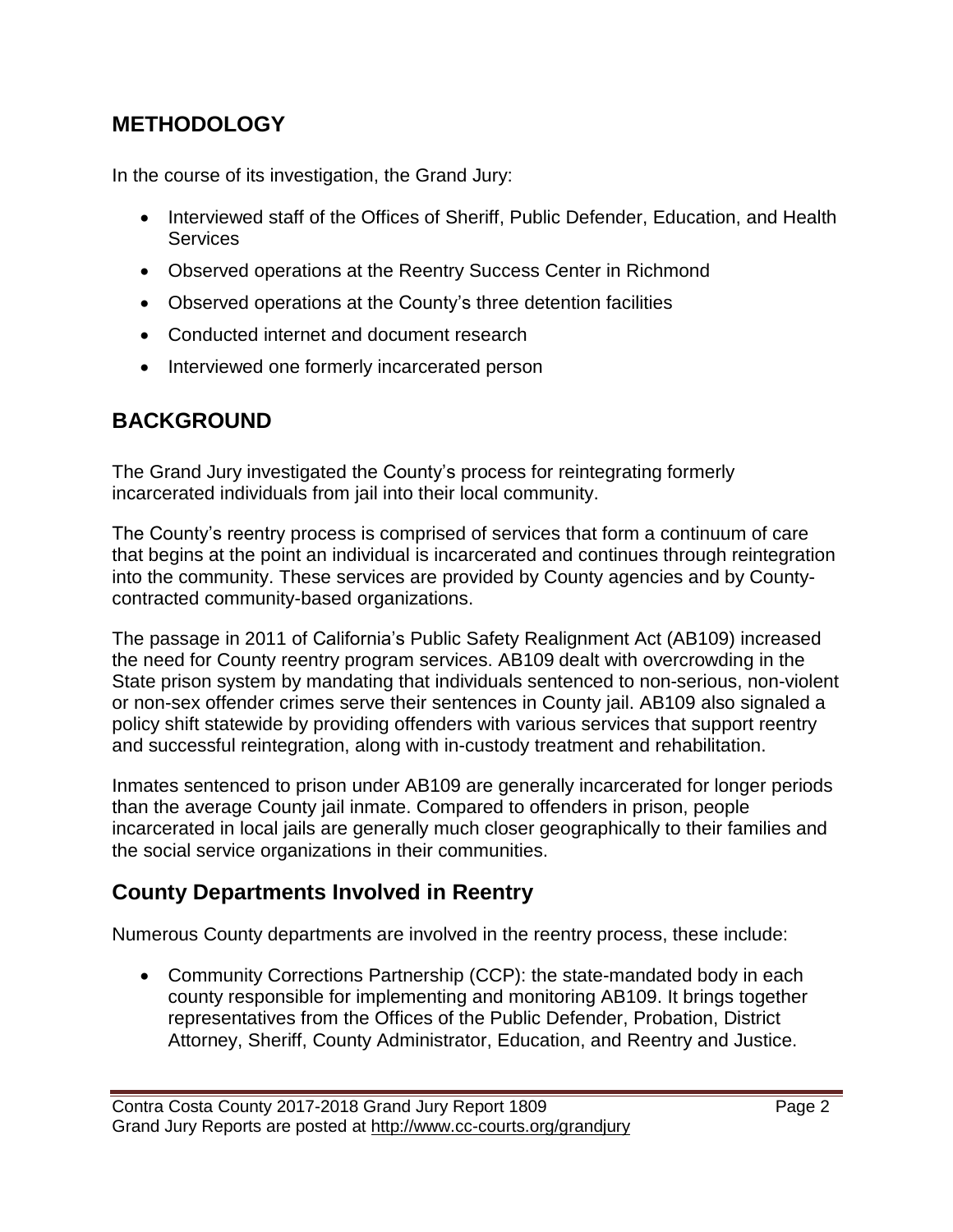- Office of Adult Correctional Education: offers education to incarcerated adults in collaboration with the Sheriff's Office. Adult Correctional Education is overseen by the Contra Costa County Office of Education (CCCOE).
- Office of Reentry and Justice (ORJ): launched in January 2017 as a 2.5-year pilot project of the County Administrator's Office. The goal of ORJ is to coordinate the County's public safety realignment, reentry, and justice programs and initiatives. It is primarily funded by AB109 revenues from the State.
- Office of the Public Defender (OPD): has the mandated responsibility of defending any individual accused of crimes in the County and unable to afford counsel.
- Probation Department (PD): provides rehabilitative services to ex-offenders and enforces court orders for those under community supervision.
- Office of the Sheriff: responsibilities include operating the County's three detention facilities.
- Contra Costa Council on Homelessness: appointed by the BOS, the Council provides advice and input on the operations of homeless services, program operations, and program development efforts in the County.

## **County-Contracted Community-Based Organizations**

County-contracted community-based organizations provide a range of services to the reentry population, from housing assistance and employment services to mentorship and family reunification.

The following are community-based organizations receiving funding for FY2018-2019 under AB109 through the Office of Reentry and Justice:

- Reentry Success Center: operations and management, connections to resources
- Rubicon Programs: employment
- Bay Area Legal Aid: legal services
- Goodwill Industries: employment
- Shelter Inc.: housing
- Reach Fellowship International: employment and education liaison for women
- Men and Women of Purpose: peer mentoring
- Center for Human Development: family reunification
- HealthRIGHT360: healthcare network management
- Fast Eddie's Auto Services: auto repair training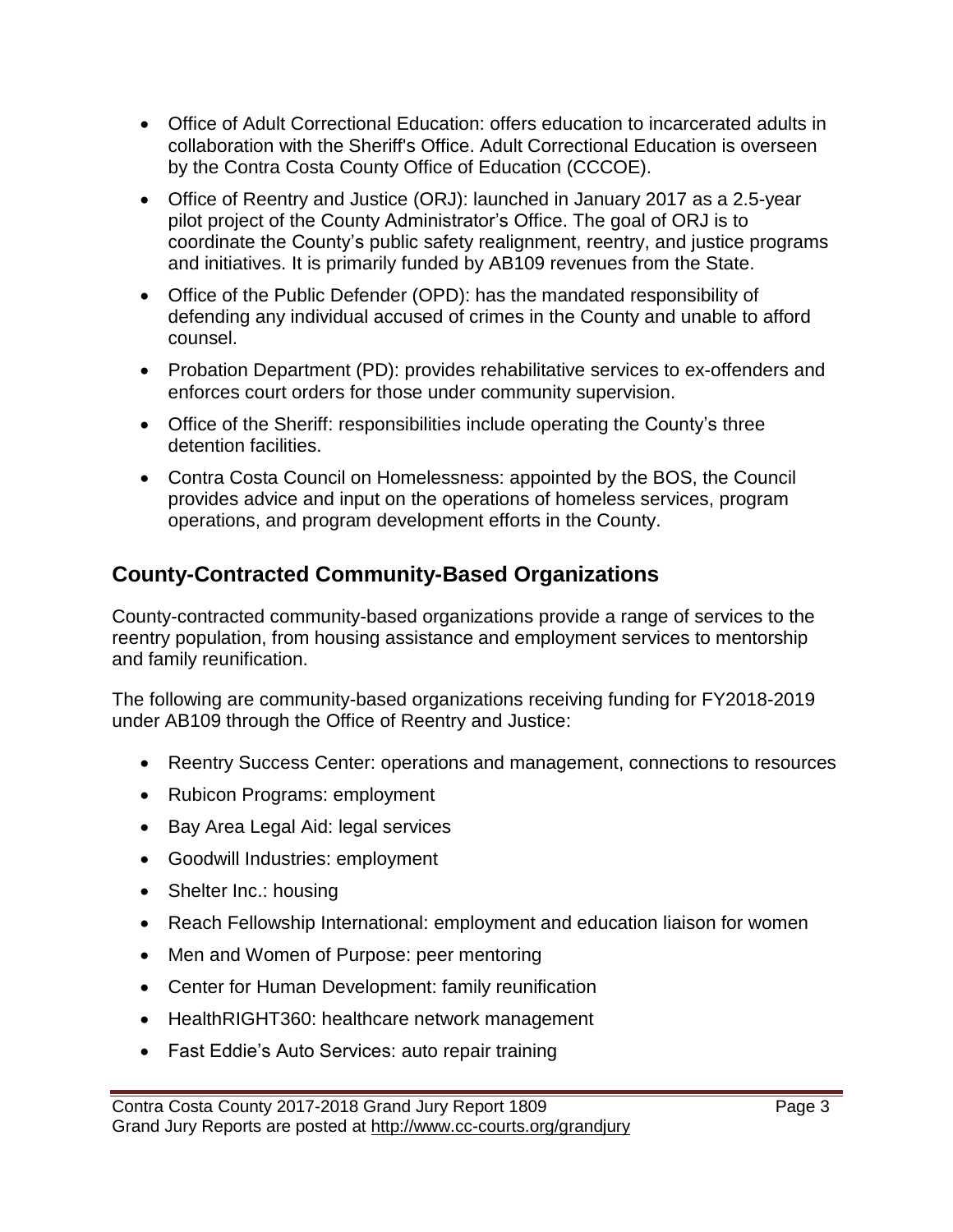- Centerforce: transition planning services for women
- Ms. Shirliz: sober living homes
- Contra Costa County Adult Education: transition services

#### **County Detention Facilities**

The three County detention facilities (jails) house an average daily population of 1,500 inmates:

- The Martinez Detention Facility (MDF) is a maximum-security facility and the point of entry for all arrestees in Contra Costa County. The facility has a rated capacity of 695 inmates, housing both sentenced and pre-sentenced individuals.
- The West County Detention Facility (WCDF) in Richmond has a rated capacity of 1,096 inmates. WCDF operates as a co-educational, program-oriented, mediumsecurity facility. Education and vocational programs are provided through a contract between the Office of the Sheriff and the Contra Costa County Office of Education.
- Marsh Creek Detention Facility (MCDF) in Clayton has a rated capacity of 188 inmates. It is the County's minimum-security facility for men.

### **DISCUSSION**

According to the County's 2011 Reentry Strategic Plan, the full reentry process begins when a person is incarcerated and ends when they are released from jail and reintegrated back into their community. Reentry program services are delivered in both pre-release and post-release settings. This process typically includes education courses and job training while incarcerated, as well as programs that help the inmate address any substance abuse and behavioral issues. The process is designed to help ensure that the transition from jail to the community is safe and successful both for the former inmate and the community.

This recent emphasis on reentry and reintegration is different from the traditional focus on the purely operational role of sustaining incarceration while providing in-jail security for both inmates and facility staff. Reentry seeks to identify and meet the needs of the individual at each point of the process in a way that supports ultimate success upon reentry into the community.

The Grand Jury investigated various County programs that support reentry and jailpopulation reduction. This investigation focused on the phase of reentry when individuals are released from jail and are returning to their community. The majority of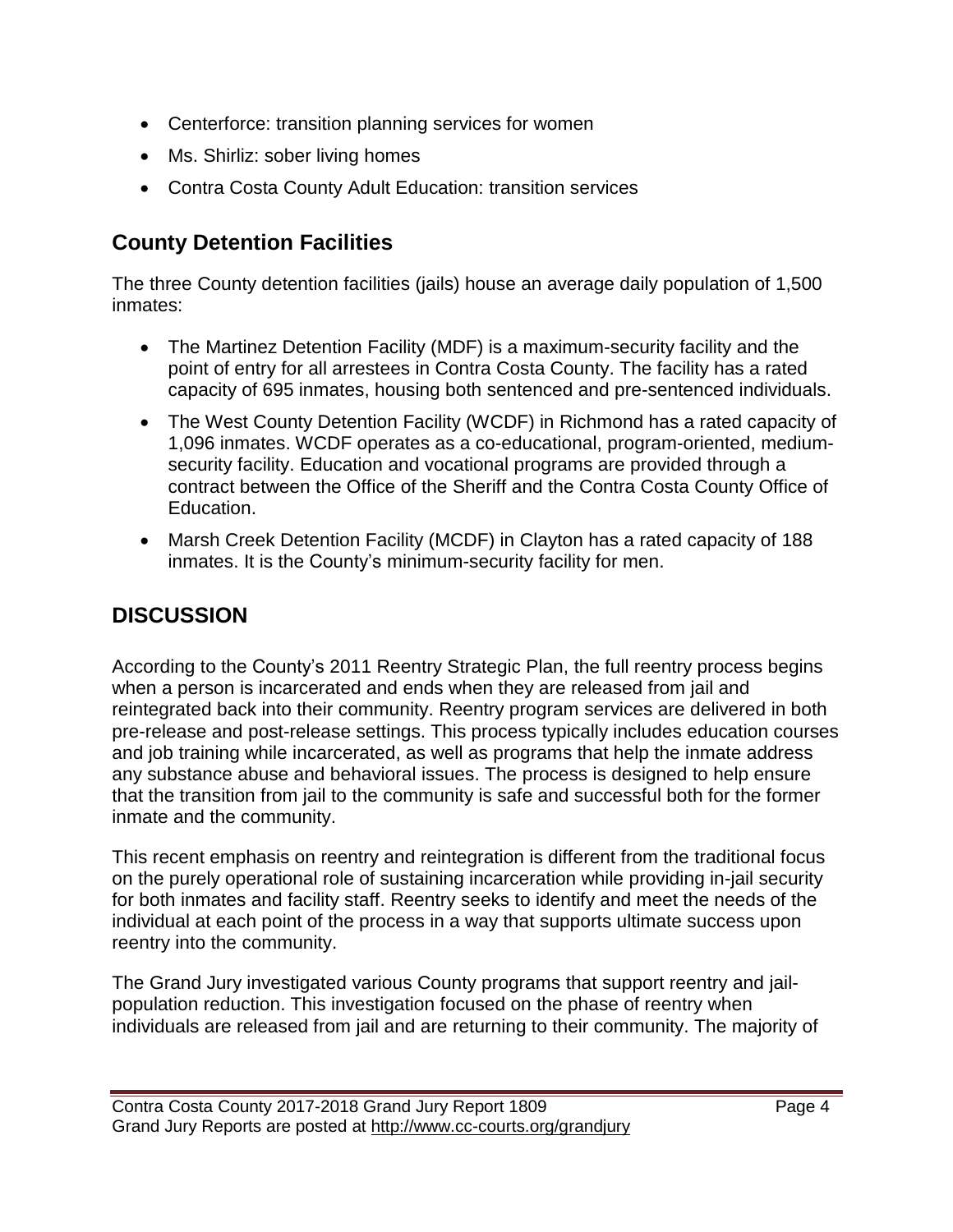released inmates face the challenge of meeting the basic needs of housing and employment, as well as obtaining treatment for addiction and behavioral health issues.

According to the 2011 Reentry Strategic Plan, 74% of parolees and probationers have a history of substance abuse. Only 10% receive treatment while incarcerated. Over 3,000 treatment spaces are needed. Sixty percent of parolees and probationers are unemployed one year after release, and nearly 2,500 job placements are needed.

Between 30-50% of parolees are homeless, and between 1,000 to 2,000 housing placements are needed annually for released inmates. Among parolees, 40% lack a high school diploma or GED, and 1,700 adult education spaces are needed. Among soon-to-be-released inmates, 55% have children under the age of 18. Roughly 2,300 parolees and probationers may need family counseling, support, or reunification assistance.

#### **Reentry Transition**

The preparation of a discharge plan at the time an individual enters the correctional facility is important for reentry. As described in AB720's 2017 amendment to the California State Penal Code §2603, "…jails should also provide discharged inmates with adequate discharge plans … in order to obtain community-based support and services while maintaining needed therapeutic treatment ...."

In 2016, the County's Community Corrections Partnership (CCP) issued its Pre-Release Planning Pilot proposal. This resulted in the creation of the Reentry Transition Specialist position to work with incarcerated individuals at WCDF. The Reentry Transition Specialist position is under the CCCOE. The Specialist connects adult inmates to employment services, vocational training, educational opportunities, social services, rehabilitation programs, and counseling. Since the implementation of the position in 2017, the demand from inmates for these services has grown from an initial 36 enrollees to over 100 in early 2018. The current demand exceeds the staffing level.

#### **Social Service Workers in the Office of the Public Defender**

Social service workers in the Public Defender's office link indigent adult clients to services throughout their criminal case. Social service workers facilitate their clients' transition from incarceration to finding housing, employment, and educational programs.

Over 19,000 cases were assigned to the OPD in 2016 for the criminal defense of indigents. Currently, the OPD has one social services worker.

## **Educational and Vocational Training**

According to a RAND Corporation national study, "Inmates who receive general education and vocational training are significantly less likely to return to jail, and are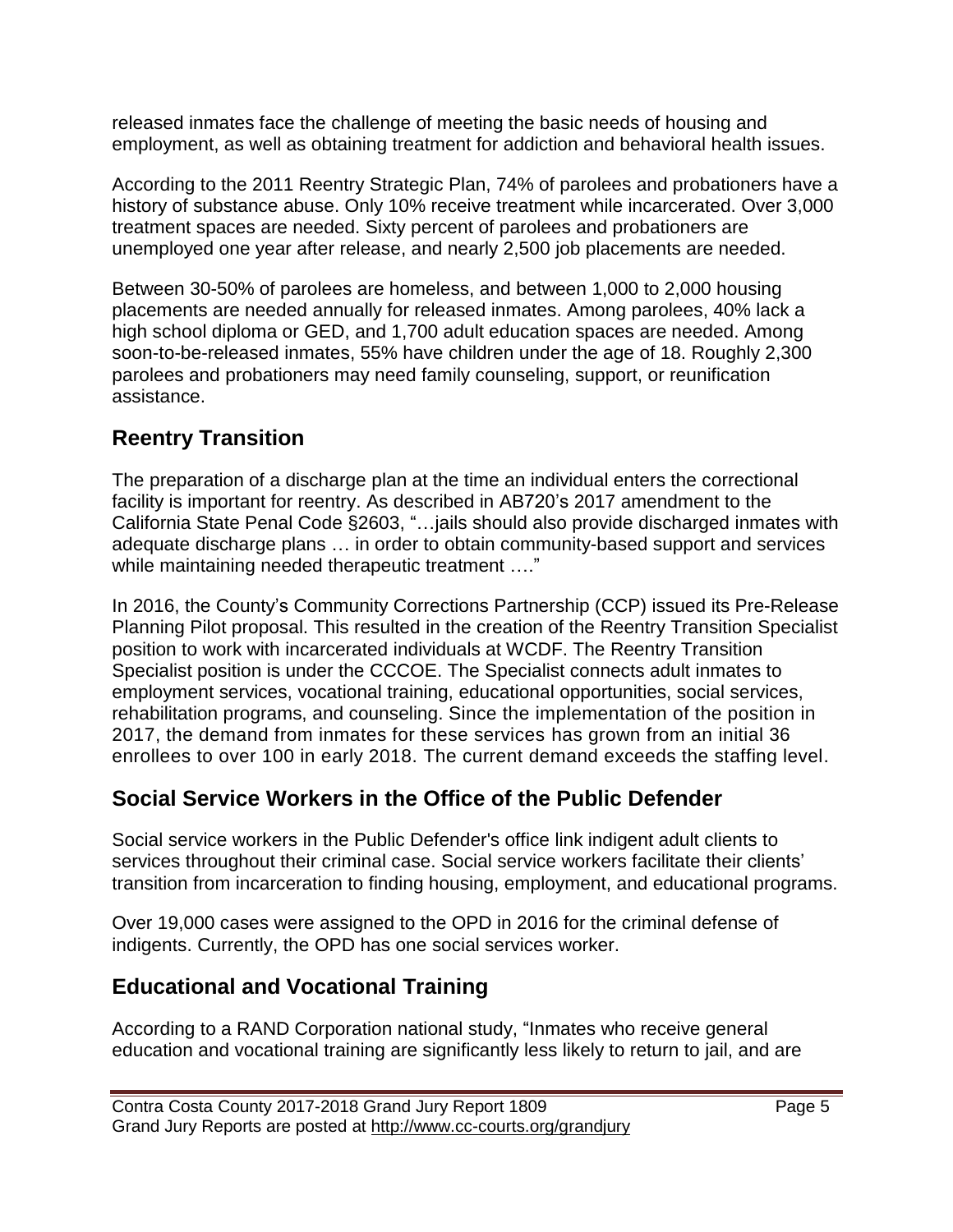more likely to find employment." Other studies have found that a 10% percent increase in high school graduation rates results in a 9% percent decline in the criminal arrest rate. Employment after release is 13% higher among inmates who participate in either academic or vocational education programs than those who do not.

According to County senior officials, each year more than 4,000 inmates receive educational and/or vocational training at one of the County's three jail facilities. Classes are provided through a contract with the CCCOE. Inmate participation is voluntary. Training is offered in skilled trades. WCDF offers Sign/Engraving Shop and Frame Shop training programs for women. MCDF offers a Carpentry Shop training program for men. None of the classes provide the inmates a certificate of completion.

The County's 2011 Reentry Strategic Plan was developed through the Contra Costa Reentry Planning Initiative. The plan was the result of a collaborative effort between the Richmond Office of Neighborhood Safety and the BOS Public Protection Committee. This Plan recommended increasing educational services for both formerly and currently incarcerated individuals. The 2017 Strategic Plan recommended various educational programs. One educational program was designed to provide and expand training in computer skills. Another program was designed to provide access to college-level courses during and after incarceration. Another program was designed to offer remedial and supportive educational skills to boost basic proficiency levels.

#### **Inmate Resource and Job Fairs**

In the Fall of 2017, WCDF held a Resource Fair for soon-to-be-released inmates. The fair was designed as an informational service to interested inmates looking for work and resources to help improve their lives. The fair hosted representatives of various social services, employment, housing, behavioral health, and community organizations. Over 300 inmates and nearly 20 vendors took part. The vendors included Project Second Chance, Fast Eddie's Auto Services, Bay Area Legal Aid, County Adult Education, Local Shelters, Custody Mental Health, and the Reentry Success Center.

The Spring 2018 Job Fair consisted of eleven trade unions, apprenticeship schools, and prospective employers that pay prevailing wages and provide benefits such as health insurance.

The Spring and Fall Fairs, to be held annually, are conducted as a joint effort between the Office of Adult Correctional Education, Reentry and Justice, and the Office of the Sheriff. These fairs provide an opportunity for WCDF inmates to connect with private and public organizations and agencies. They also provide other services such as Driver License reinstatement assistance. According to the County's Workforce Development Board, over 200 companies in the county are committed to providing employment opportunities to formerly incarcerated residents returning to their community.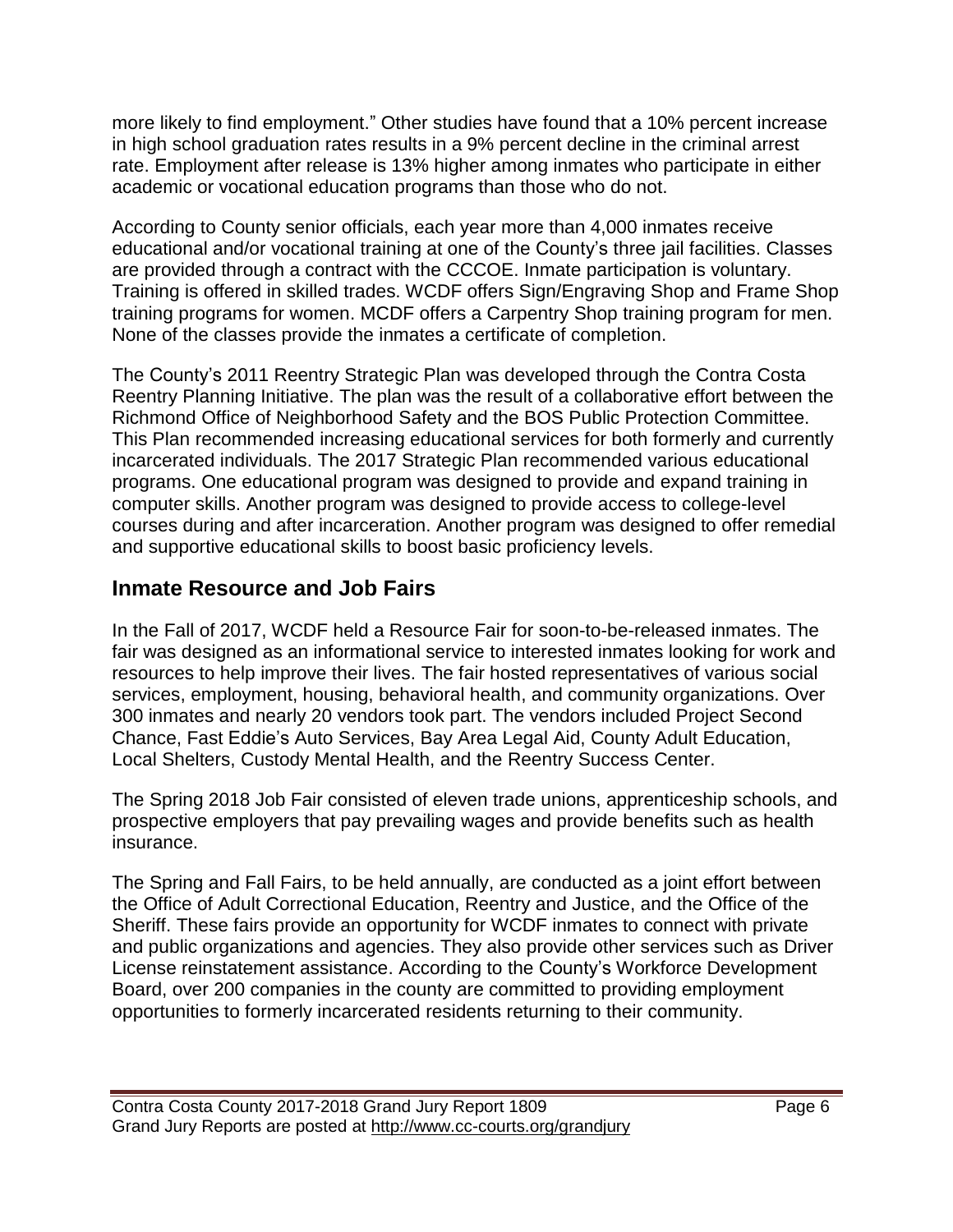#### **Tracking and Assessing Reentry Programs**

Public and community agency service providers have used various data systems that do not provide linkage for coordinated tracking of services provided to inmates. Without integration into a consolidated data system, agencies face challenges both in providing continuity of care services and in measuring the effectiveness of services provided. It is important that community-based organizations and support networks provide continuity of care through individualized case management across organizations when an inmate is released.

A 2015 Jail Needs Assessment report published by the Office of the Sheriff concluded the County's current jail management system lacks several key features. Those features include the support of real-time, accurate, and comprehensive data analysis for the tracking of service delivery, program participation, and participant progress. The Jail Needs Assessment recommended the establishment of a program for comprehensive data collection services, and more coordinated pre-release planning processes. The report was developed in support of the County's proposal to construct a new adult detention facility to open in 2021 at the West County Detention Facility site.

The need for continuity between in-custody and post-release supervision and services was further highlighted in the County's 2015 AB109 Performance Review prepared by Resource Development Associates. The Performance Review noted that several partner departments lack the capacity to collect and report important data on AB109 individuals. The Performance Review also stated that individuals are not assessed upon entry into custody for problems, traits, or issues that directly relate to the individual's likelihood and risks of a return to crime. As a result, there is no process to ensure that their risks and needs are aligned with the programs and services they may receive upon release.

The Reentry Network for released inmates in East and Central Contra Costa County is a linked system of County-contracted services to help these individuals succeed in reintegrating into their communities. The Network functions as a broad-based collaborative system working in partnership with local law enforcement, Probation, other County agencies, and community-based and faith-based organizations. The goal is to provide integrated reentry service. The Reentry Network currently utilizes the SAFE database system to track a released client's continuity-of-service across several community-based service providers.

In 2017 staff of the ORJ and other County entities determined that moving contracted reentry providers to a single database system would be best accomplished through the utilization of the SAFE database system. Such a system may facilitate the County's ability to implement, track, and evaluate reentry efforts countywide.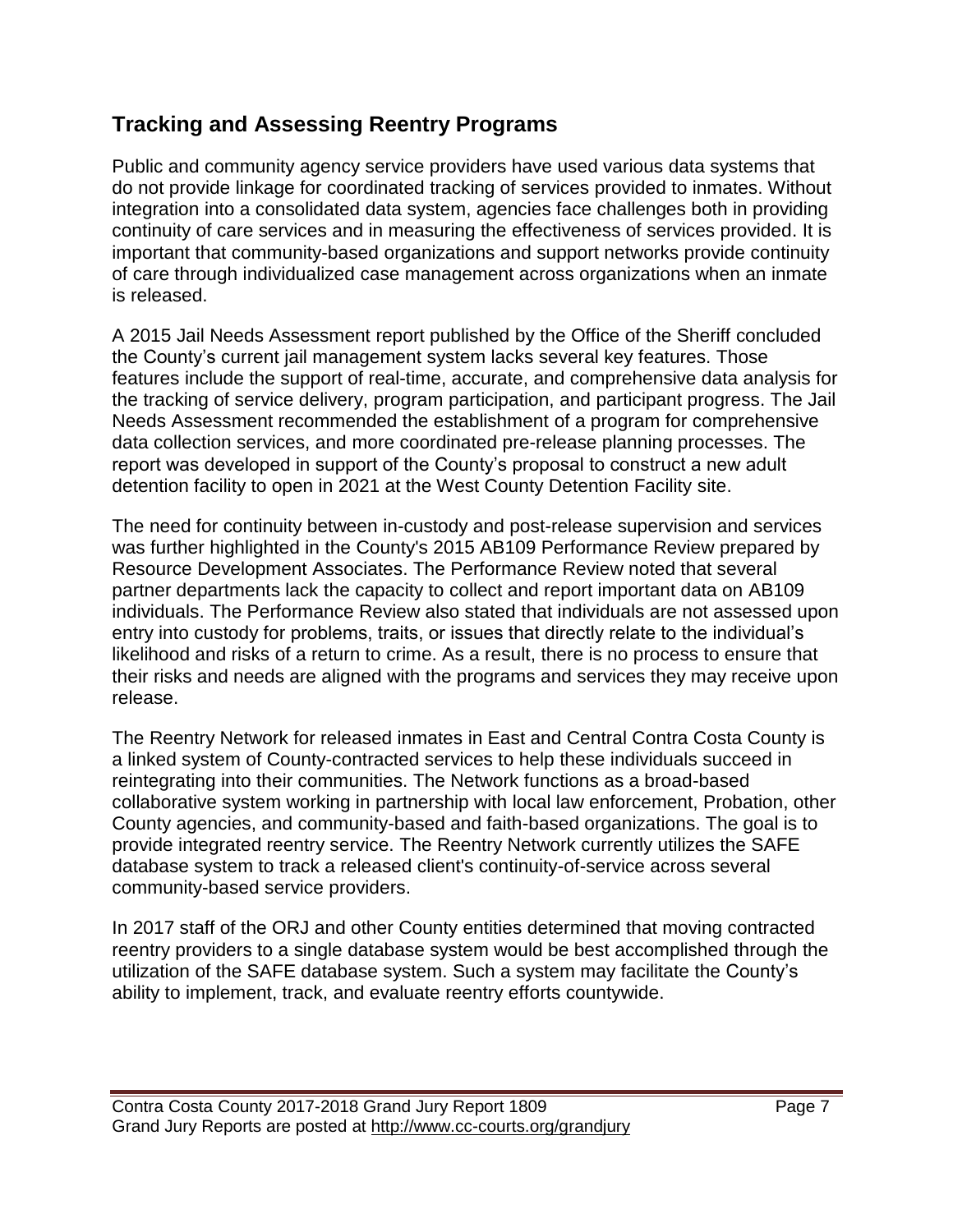#### **Barriers to Employment and Community Participation**

Two programs that contribute to a successful community reintegration in Contra Costa County are the Clean Slate program in the Office of the Public Defender, and the Reentry Success Center (RSC) in Richmond. These programs assist formerly incarcerated individuals by minimizing the barriers to employment and reintegration back into their communities.

#### **Clean Slate**

Clean Slate is a national cooperative project between federal, state and community legal services to improve employment outcomes for people with criminal records and to meet employers' need for qualified workers. Clean Slate services also assist clients to gain housing as well as further their education. Clean Slate has been adopted by many governmental organizations, including Contra Costa County.

In Contra Costa County, the OPD is charged with providing the Clean Slate service for people with criminal records. Clean Slate attorneys and advocates assist clients in such areas as:

- Post-conviction remedies, including early termination of probation
- Reduction of felony convictions to misdemeanors and dismissed charges
- Sealing of arrest records
- Employment denials related to criminal background
- Driver License suspensions
- Reduction and discharge of court fines and fees
- Reduction and discharge of municipal debt (parking tickets, towing fees)

Criminal record clearance efforts by Clean Slate are useful for successful reentry and reducing recidivism. According to the County's 2015 AB109 Performance Review, the OPD does not have sufficient resources to address all the Clean Slate cases. The OPD has a current backlog of roughly 10,000 reclassification cases.

Under Clean Slate, the OPD is also required by Proposition 64, the California Marijuana Legislation Initiative, to petition the court for relief of the estimated 3,000 marijuana cases in the County that are eligible for reduction, dismissal, or sealing of prior convictions. Since early 2017, the OPD has submitted petitions to the court for approximately 200 (or 7%) of those 3,000 cases.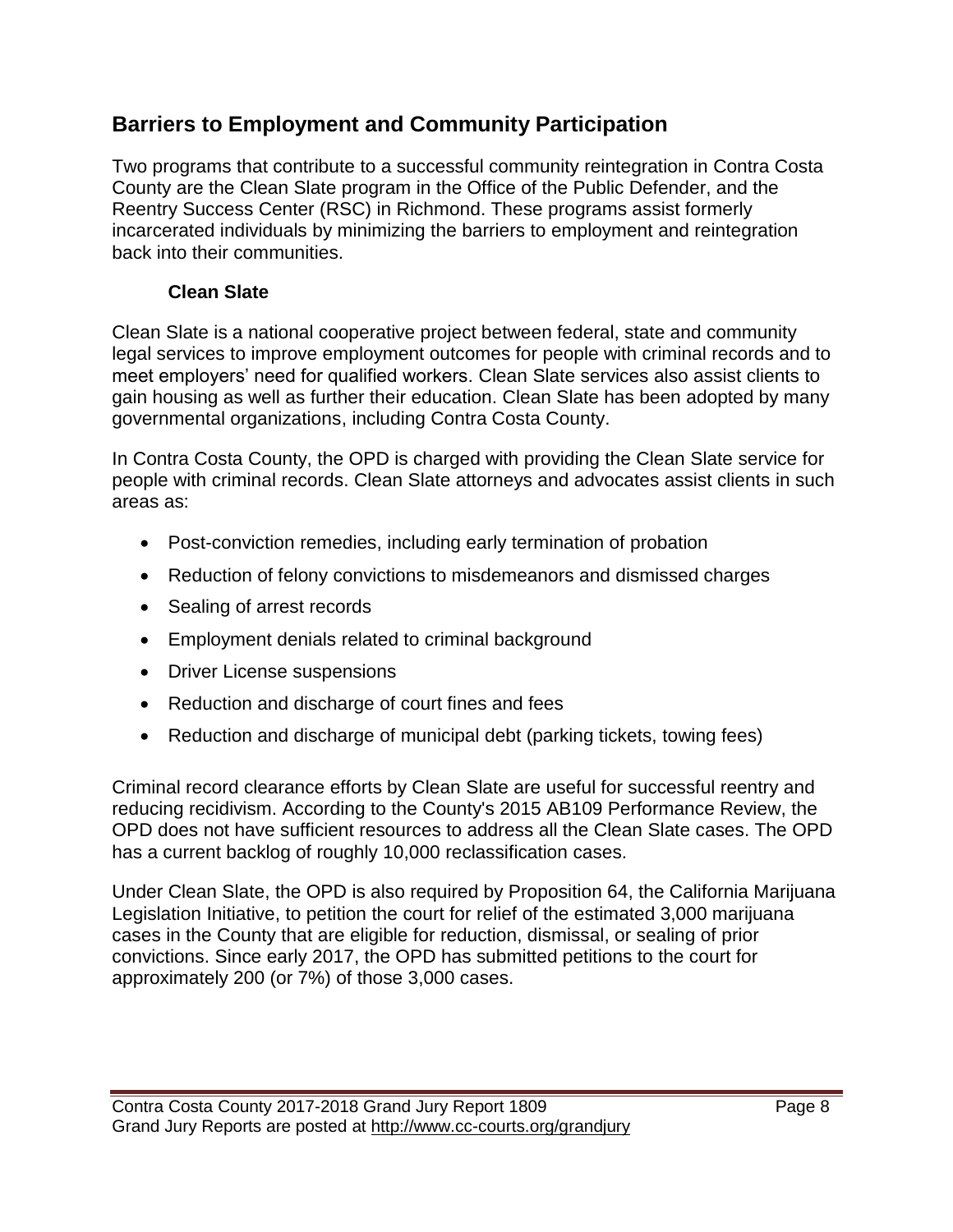#### **Reentry Success Center**

RSC in Richmond helps former inmates reintegrate with society after incarceration. The Center opened in 2015 and is primarily funded through AB109 realignment funds. RSC facilitates access to the services of many organizations together in one location for former inmates and their families. These organizations include the Contra Costa County Human Employment and Services Division, the Office of the Public Defender, Bay Area Legal Aid, and Reach Fellowship International.

The County's thousands of men and women on parole can use RSC to help find jobs and housing. RSC provides access to computers and to classes on resume writing, interviewing skills, smoking cessation, and household budgeting. Former inmates can learn about eligibility for general assistance and medical services.

#### **Transitional Reentry Housing**

According to the Justice Center of the Council of State Governments, providing access to safe and secure housing for those released from jail reduces recidivism and homelessness, as well as ensures stable living situations for children, families, and communities. Former inmates without stable housing in the community are more likely to return to criminal activity. Homelessness among the formerly incarcerated is seven to eleven times higher than among the general public, due to their limited access to education and employment. Homelessness contributes to heavy usage of emergency medical and detoxification services, at a high personal cost to the individual and a high financial cost to taxpayers.

Stable housing is widely recognized as critical to enabling probationers to adhere to the terms of their post-release supervision and to avoid re-incarceration. According to the Reentry Success Center, nearly 60% of former inmates seeking reentry services are either homeless or at risk of homelessness, as shown below.

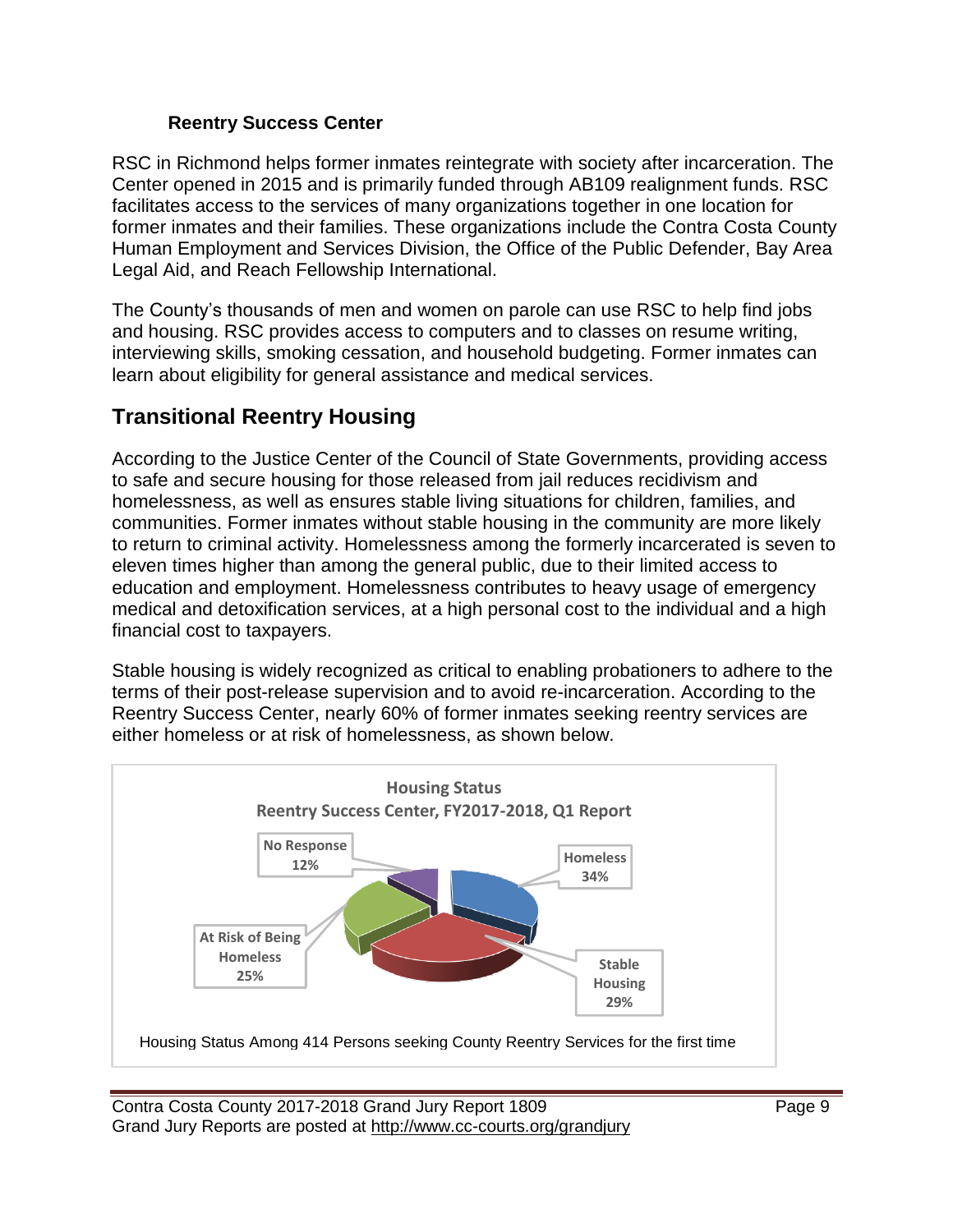According to the County's Reentry Strategic Plan, the County lacks comprehensive data detailing use of existing County housing services, as well as the types and volume of housing options needed for this population. The Plan projects that the County requires an estimated 1,000 to 2,000 housing placements annually to meet the needs of the reentry population.

Limited housing options in the County hinder reentry clients' ability to fully participate in other reentry-related programs. Barriers to housing include lack of client income and landlord resistance to renting to people with a criminal record. Some types of public housing disallow renting to persons with certain kinds of convictions. Affordability, accessibility, and availability are obstacles for former inmates to secure shelter beds, halfway houses, transitional housing, and sober living environments.

The County's Reentry Strategic Plan concluded that "Consequently, the County must provide the necessary resources to make sure that all those reentering will not become homeless." For FY2018-2019, \$1.03 million out of the County's total \$28.56 million AB109 budget request is allocated for short-term and long-term housing access. This allocation addresses only a small fraction of the approximate 1,000 to 2,000 housing placements needed annually. In contrast, \$18.13 million of the budget is allocated for the Offices of Probation, District Attorney, Sheriff and other law enforcement, according to the County's Community Corrections Partnership.

## **FINDINGS**

- F1. Currently, the County has no single data system that collects and reports on services and outcomes for both county and community agencies. A data system such as SAFE could support integrated provision of a continuum of service from intake to reentry.
- F2. Resource and Job Fairs are held at WCDF only and not at the other detention facilities, providing an opportunity for more outreach to current and former inmates.
- F3. Since the creation of the Reentry Transition Specialist position in 2017, demand has grown from 36 enrollees to over 100. Demand for reentry services exceeds available resources.
- F4. Recent surveys indicate that nearly 60% of inmates upon release are either homeless or at risk of homelessness, leaving them vulnerable to reoffend. The County currently has neither a plan in place nor funds allocated to address the projected 1,000 to 2,000 housing placements needed annually.
- F5. Clean Slate is also tasked with petitioning the court for relief on the estimated 3,000 marijuana cases eligible for reduction, dismissal, or sealing of prior convictions, under Proposition 64 (the California Marijuana Legislation Initiative)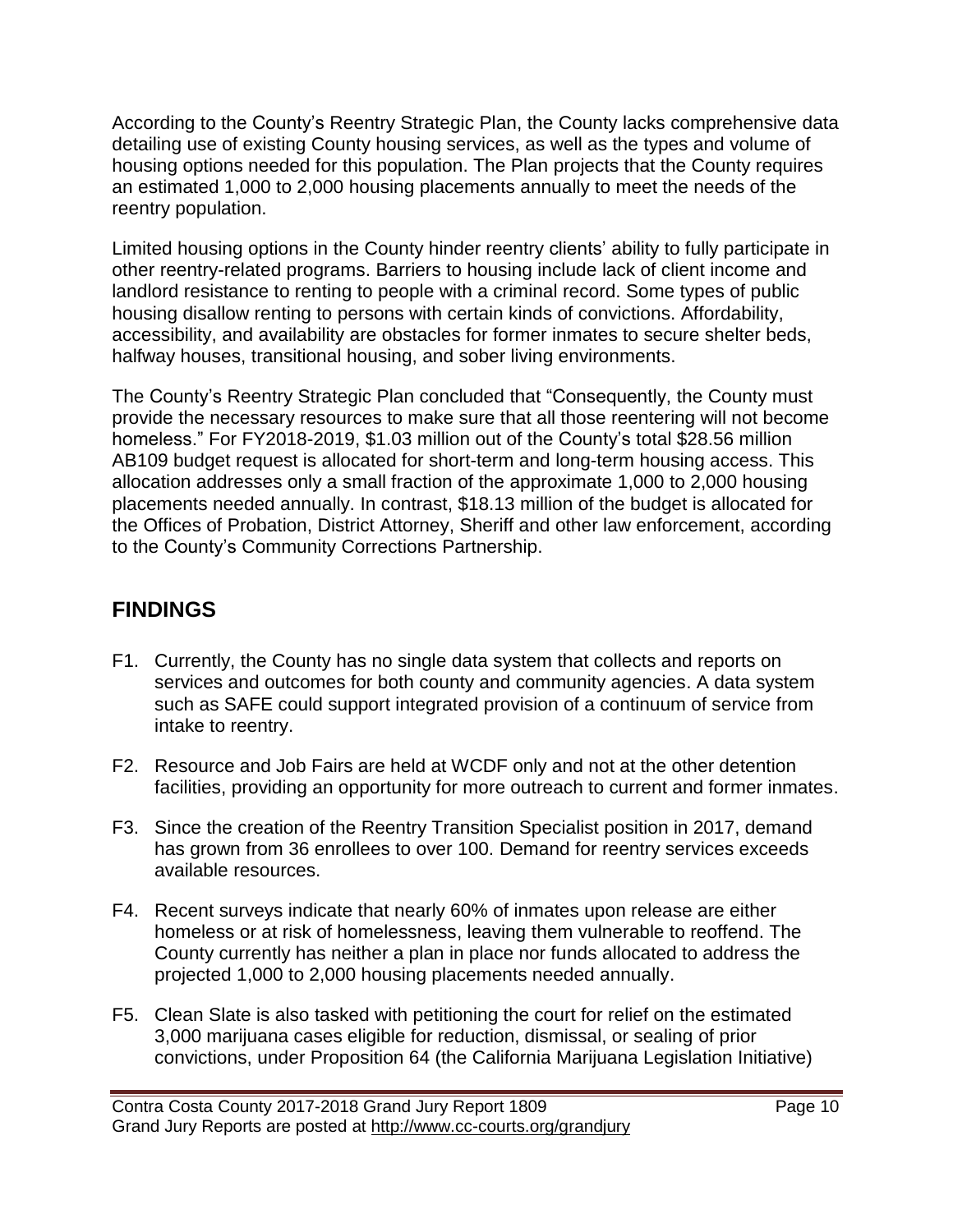enacted in late 2016. With current County staffing, Clean Slate has been able to submit only 200 petitions to the court to resolve these cases. The demand for services exceeds the currently available staffing.

- F6. There is one social service worker in the Office of the Public Defender to serve all indigent defense cases. The demand for services exceeds the currently available staffing to address the backlog of Clean Slate reclassification cases
- F7. WCDF has Sign/Engraving Shop and Frame Shop training programs for women. MCDF has a Carpentry Shop training program for men. No certificate of completion, which would provide documentation to prospective employers, is currently provided for these programs.

#### **RECOMMENDATIONS**

- R1. The BOS should consider seeking funds, in time for the FY2019-2020 budget cycle, for adoption of the SAFE database system (or equivalent) countywide, for implementing, tracking, and evaluating reentry services.
- R2. The BOS should consider seeking funds, in time for the FY2019-2020 budget cycle, to sponsor annual or semiannual Job and Resource Fairs, modeled after the current WCDF Job and Resource Fairs, to serve those who have been released from incarceration.
- R3. The BOS should consider seeking funds, in time for the FY2019-2020 budget cycle, for additional Reentry Transition Specialists, in support of reentry programs.
- R4. The BOS should consider requesting the Community Corrections Partnership, in consultation with the County's Council on Homelessness, to provide a report to the BOS prior to June 30, 2019, on the housing needs of AB109 offenders and the current availability and utilization rates of AB109-related housing programs, including any relevant recommendations.
- R5. The BOS should consider requesting the Community Corrections Partnership to develop a five-year plan, in time for the FY2019-2020 budget cycle, to provide funding for transitional housing resources to ensure that inmates released from jail do not become homeless.
- R6. The BOS should consider seeking funds, in time for the FY2019-2020 budget cycle, for the Office of the Public Defender to address the backlog of Proposition 64 marijuana cases eligible for reduction, dismissal, or sealing.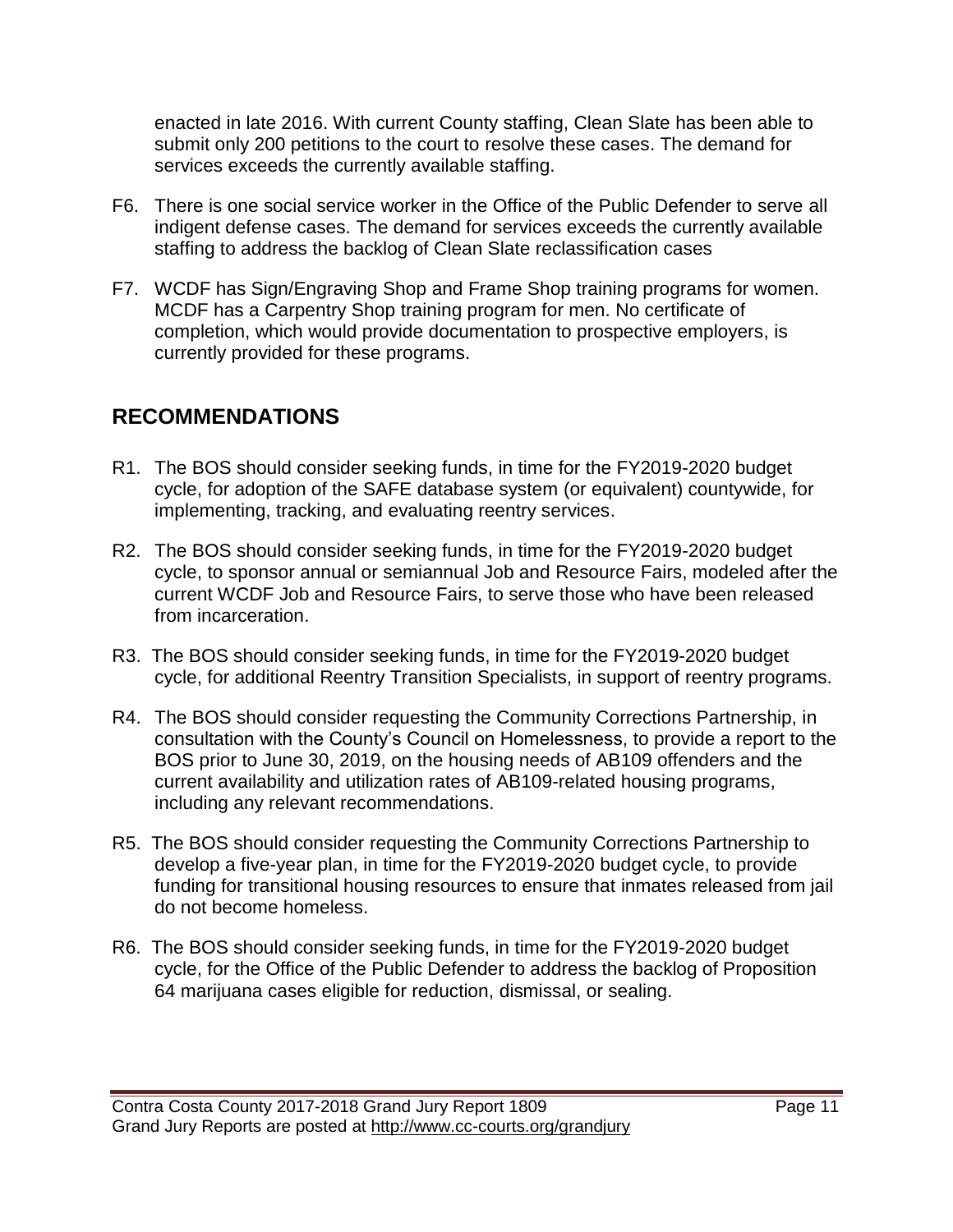- R7. The BOS should consider seeking funds, in time for the FY2019-2020 budget cycle, for additional social service workers in the Office of the Public Defender in support of reentry planning and implementation.
- R8. The BOS should consider seeking funds, in time for the FY 2019-2020 budget cycle, for resources in the Office of the Public Defender to address the backlog of roughly 10,000 reclassification cases seeking to petition the court to clear their criminal record.
- R9. The Office of the Sheriff in coordination with the CCCOE should consider providing a "Certificate of Completion" to inmates in the vocational programs at WCDF and MCDF, as documentation to assist prospective employers in their skills evaluation of former inmates.

|                                           | <b>Findings</b>                   | <b>Recommendations</b>                                                                                 |
|-------------------------------------------|-----------------------------------|--------------------------------------------------------------------------------------------------------|
| Contra Costa County Board of Supervisors  | F1, F2, F3, F4, F5,<br>and F6     | R <sub>1</sub> , R <sub>2</sub> , R <sub>3</sub> , R <sub>4</sub> , R <sub>5</sub> ,<br>R6, R7, and R8 |
| Contra Costa County Office of the Sheriff | F <sub>2</sub> and F <sub>7</sub> | R9                                                                                                     |

#### **REQUIRED RESPONSES**

These responses must be provided in the format and by the date set forth in the cover letter that accompanies this report. An electronic copy of these responses in the form of a Word document should be sent by e-mail to [ctadmin@contracosta.courts.ca.gov](mailto:clope2@contracosta.courts.ca.gov) and a hard (paper) copy should be sent to:

Civil Grand Jury – Foreperson 725 Court Street P.O. Box 431 Martinez, CA 94553-0091